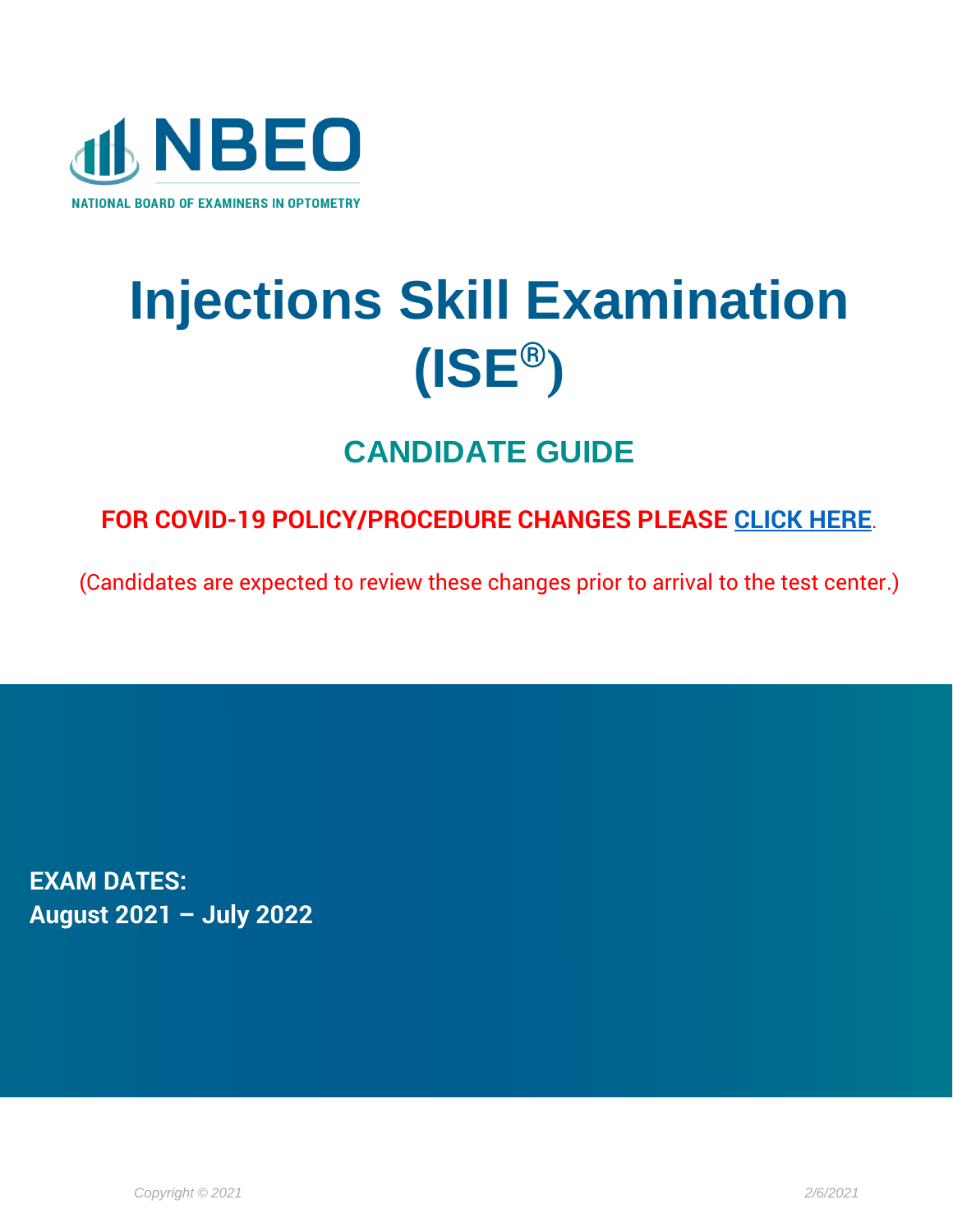The Injections Skill Examination (ISE®) is composed of one clinical skill, which candidates will demonstrate in a 15-minute time period. The clinical skill to be assessed is the same for all ISE test sessions and utilizes the same scoring criteria.

ISE will be audio and video recorded for review during the scoring process by a remote examiner.

The following are the required procedures to be completed within the skill:

- **Procedure 1: Preparation for Intravenous (IV) Injection for Fluorescein Angiography**
- **Procedure 2: Preparation for Intramuscular (IM) Injection of Epinephrine**
- **Procedure 3: Performing an Intravenous Injection for Fluorescein Angiography**
- **Procedure 4: Performing an Intramuscular Injection of Epinephrine**

#### **This guide is to be used for preparation of the ISE exam only.**

Described in this document are the ISE clinical assessments that are to be performed. The candidate instructions included at the end of this document will be posted in the exam room for review during the examination.

The evaluation form, equipment list, and other helpful resources are available on our website at [https://www.optometry.org/exams/ise.](https://www.optometry.org/exams/ise)

#### **Candidates are expected to thoroughly review this manual in preparation for ISE. This manual contains all relevant information a candidate needs to adequately prepare for the Injections Skill Exam.**

#### **Candidates should be aware that the majority of the information in this manual will not be reviewed again during the candidate orientation process.**

# **OVERVIEW OF TERMS**

- **Candidate:** An individual taking the Injections Skill Exam.
- **Candidate Performance:** When the candidate is actually performing the procedures/skill.
- **Evaluation Form:** The yes-no checklist an examiner uses to evaluate the candidate.
- **Examination Cycle:** The 15-minute time allocation for the exam.
- **Finished:** When a candidate has completed their performance and will no longer be scored on any exam items.
- **Item:** A numbered procedural element within each procedure.
- **NBEO:** National Board of Examiners in Optometry®
- **NCCTO®:** National Center of Clinical Testing in Optometry
- **NCCTO Staff:** The personnel responsible for executing the exam and serving as a candidate advocate and liaison to NBEO. Referred to as "staff" throughout this guide.
- **Observation Time:** The time before the exam when candidates can familiarize themselves with the station.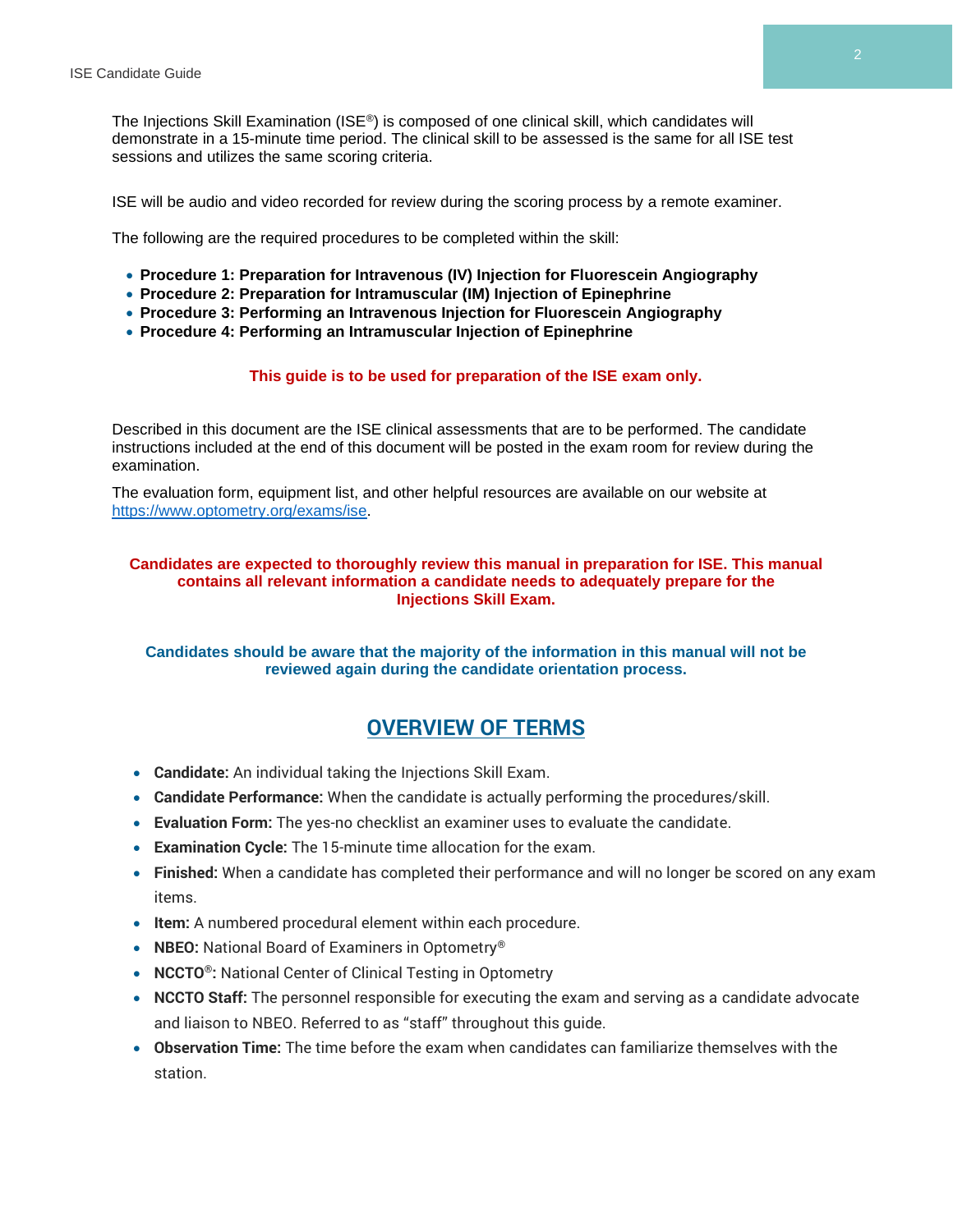- **Procedure:** The individual procedures within the injections skill. ISE has four separate procedures that make up the overall skill.
- **Proctor:** The individual who will interact with the candidate during ISE.
- **Remote Examiner (RE):** The individual responsible for scoring the candidate's performance remotely.
- **Repeat:** When a candidate wishes to repeat a procedure or item.
- **Skill:** A substantive component of a patient examination related to a particular technique or welldefined process.
- **Station:** An exam room in which required skills will be assessed during a delineated time period; ISE has one station.
- **STOP:** When a candidate's performance is stopped for either safety purposes or because they have used all available attempts to complete a procedure.

# **EXAM PREPARATION**

#### **PREPARATION**

In addition to reviewing this candidate guide, the following information should be reviewed by candidates in preparing for their exam:

- Evaluation Form
	- The evaluation form contains the items examiners use to assess a candidate's performance. The exam items are in the form of yes-no checklists and items must be completed **in their entirety** to receive credit.
- Candidate Orientation Video
- ISE Site Information & Equipment List
- Information regarding traveling to Charlotte, hotels, etc.
- COVID-19 policy and procedure changes

These resources can be found at [https://www.optometry.org/exams/ise.](https://www.optometry.org/exams/ise)

#### **EQUIPMENT**

- All necessary equipment used during the exam will be provided by the NCCTO.
- Candidates should not bring any equipment with them to the test center.

#### **ATTIRE**

- Candidates are expected to wear *professional attire.*
- NBEO interprets professional attire as attire that **EXCLUDES** jeans, shorts, athletic pants, T-shirts, scrubs, garments that could be viewed to be immodest (e.g. tank tops, sheer clothing), tennis shoes, sneakers, and/or flip flops.
- Candidates must bring and wear white lab coats throughout the exam.
- Candidates reporting to the test center in attire deemed to be inappropriate will be addressed by the NCCTO staff **and may not be permitted to take the exam.**
- Please use the provided restrooms to change clothing if needed.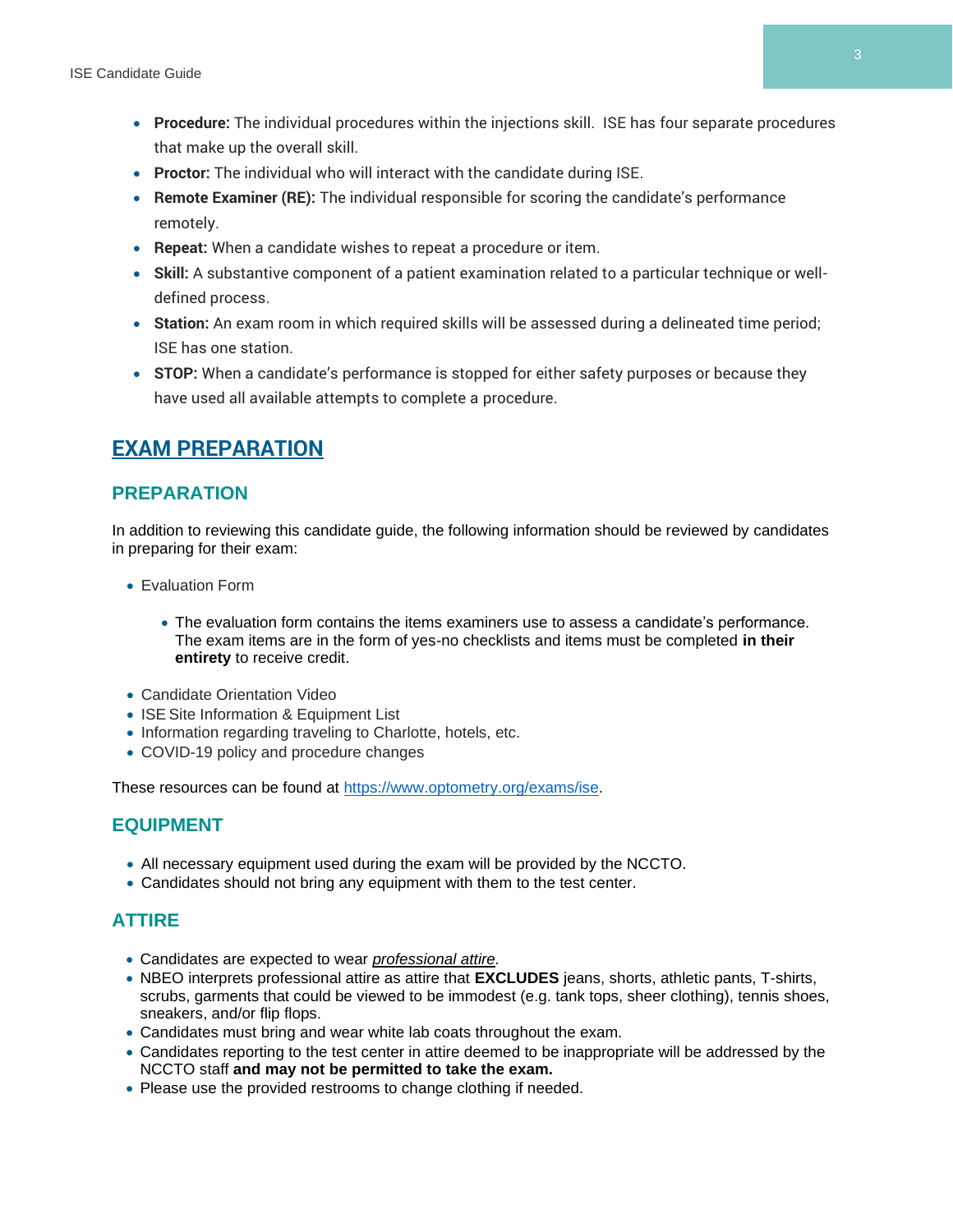#### **NBEO ACCOUNT INFORMATION**

Candidates must know their OE TRACKER® and NBEO password, which will be used to complete a required incident report and optional survey at the end of their exam. This is the same password the candidate created and used to register for the NBEO exam and/or view scores on the NBEO website.

# **ARRIVAL TO TEST CENTER**

#### **REPORTING LOCATION**

The reporting location is:

200 South College Street Suite 2020 Charlotte, NC 28202 (20th floor of the BB&T Building)

#### **REPORTING TIME**

#### **Candidates must report to the test center on the date and time for which they registered online.**

- The check-in process begins at the time reflected on the registration. You can review your registration here: [https://www.nbeo.org/check\\_registration.cfm.](https://www.nbeo.org/check_registration.cfm)
- Candidates should arrive no earlier than five minutes prior to their listed report time.
	- $\bullet$  In the event a candidate finds they have arrived to the BB&T building early, the 3<sup>rd</sup> floor of the building contains an indoor mall with restaurants, shops, and cafes. Candidates are welcome to spend time on the 3<sup>rd</sup> floor while waiting for their check-in time.
	- Candidates who arrive late for check-in may be disqualified from the examination session.
	- Space and time constraints may prevent the candidate from being rescheduled to a later session on the same day. In that event, the candidate then forfeits his/her right to being tested (and his/her exam fee) for that date's administration of ISE.
- Candidates should anticipate being on-site for approximately one hour. This time includes check-in, orientation, exam process, and check-out.
- Candidates should schedule return flights not sooner than three hours after their report time.

#### **PHOTO IDENTIFICATION**

To be admitted to the test center, you must present **one** acceptable form of photo identification that includes **both an embedded photograph and signature**.

The only acceptable forms of identification are:

- A valid driver's license or an official photo identification card (ID) by the government of the state or province where you reside
- A valid passport
- A valid student identification card from an accredited school/college of optometry is acceptable, provided this identification card includes **both a photograph and signature embedded in the card**.

In order to be considered valid, **the ID must**:

- Match the name listed on the NBEO profile [\(https://www.nbeo.org/profile/\)](https://www.nbeo.org/profile/)
	- If the name does not match, a candidate may be denied access to the exam.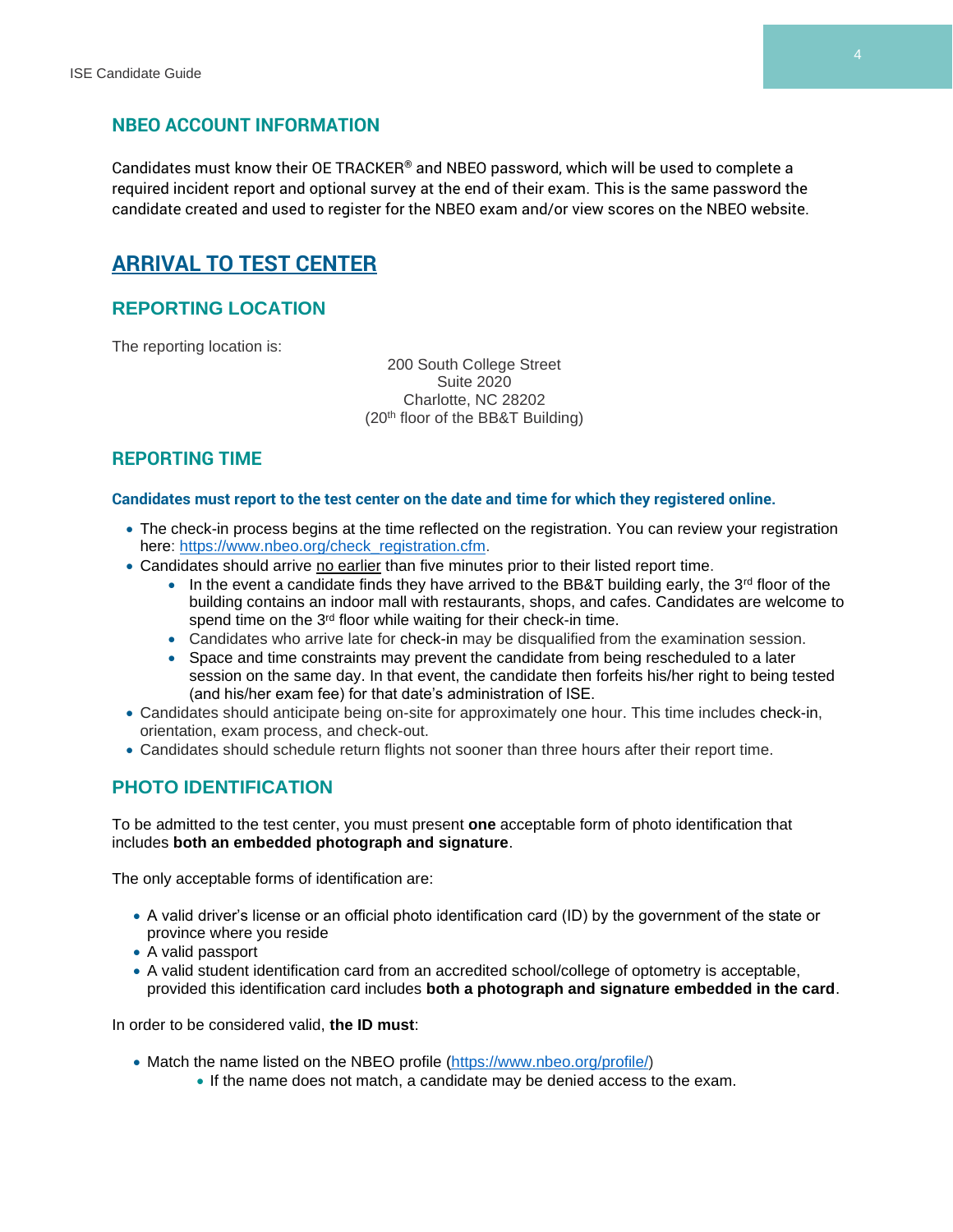- To submit a name change, please complete and submit the form found [here.](https://www.optometry.org/media/documents/registration/name_change_form_2.pdf) Your online profile will be updated once the NBEO records are updated internally.
- Be current and not expired (if the ID is expired, a candidate may be denied access to the examination).

# **ON-SITE EXAM DAY CHECK-IN**

# **ARM BANDS / CANDIDATE IDENTIFICATION**

- All candidates will be provided with two arm bands. These arm bands should be worn at all times during the exam, with the number displayed on the side of the arm.
- The front of the arm bands contains your candidate ID number.
- The back of the **right** arm badge contains your candidate's name and OE TRACKER®. These are provided for verification purposes.

#### **PHOTOGRAPH**

- A staff member will take a picture of each candidate during the check-in process to assist in ensuring the correct candidate is being evaluated.
- For identification purposes, you should appear in the photo as you will during the exam. For instance, if you plan to wear glasses during the exam, you should wear them in the photo; if you plan on having your hair pulled up in a ponytail, you should do so in the photo.

# **PERSONAL ITEMS & LOCKER USE**

- **Candidates will not be permitted to enter the NCCTO with any item considered luggage and must plan accordingly.**
	- Luggage items are considered suitcases, roller bags (larger than backpack size), and any item not able to fit in the lockers.
	- **Candidates will be turned away if luggage is brought to the NCCTO. This could impact the amount of time a candidate has for orientation.**
- Lockers will be provided for candidates to store small personal items that are not allowed in the testing area. NCCTO considers personal items to be cell phones, watches, wallets, purses, back packs, briefcases, etc.
	- Locker dimensions: 13 1/2 inches deep, 11 7/8 inches wide, and 31 1/2 inches tall. The opening is 9 inches wide.
- Non-compliance with any aspect of this policy is an irregularity and will be reported to NBEO. Irregularities may be subject to consequences associated with cheating.

# **ORIENTATION**

Following check-in, the candidates will be seated in the candidate orientation room in which a slideshow presentation will be shown. This presentation is only intended to provide a brief overview of the expectations of the exam as well as to remind candidates about the highlights of the exam process. Following orientation, staff will be available to address any questions. Candidates can view the orientation video on our website at [https://www.optometry.org/exams/ise.](https://www.optometry.org/exams/ise)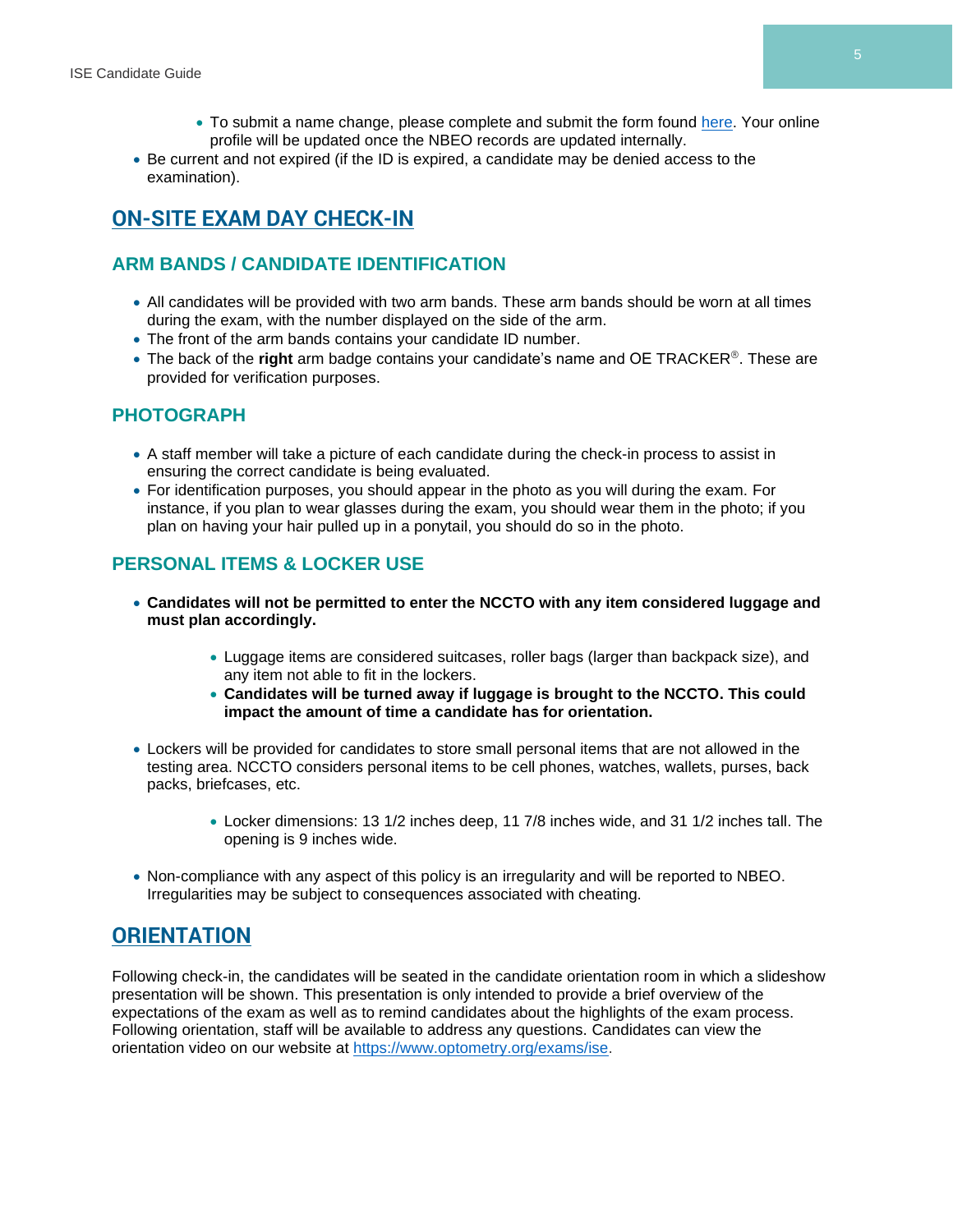#### **EQUIPMENT OVERVIEW IN ORIENTATION ROOM**

- Following candidate orientation, candidates will be provided time to view all the individual station equipment and supplies. During this time, candidates are encouraged to become familiar with the equipment. Candidates are requested to treat the equipment with care. If there are any issues with the equipment or supplies, please inform a staff member.
- The orientation room's injections arms will not have fake red blood but will have water instead. Candidates are encouraged to spend time with the simulated arm to familiarize themselves with the layout.

Information regarding specific equipment and supplies should be reviewed online in the ISE Site Information & Equipment Guide at [https://www.optometry.org/exams/ise.](https://www.optometry.org/exams/ise)

#### **PERSONAL NOTES, EVALUATION FORMS, ETC.**

- Candidates may keep personal notes during the orientation time only. These notes should be placed in the candidate's locker prior to the start of the exam.
- **No notes or other written materials may be taken into any exam room at any time.**
- Any notes and written materials discovered during the exam will be subject to confiscation.
- All notes taken during the exam on NCCTO-provided materials must remain in the exam room.
- **Violation of these policies may be cause for disqualification from, dismissal from, and/or failure of the examination.**

# **DURING THE EXAMINATION**

#### **REASONABLE ITEMS**

- Candidates are allowed to take reasonable items to the exam.
- All items must be provided to staff for inspection and approval.
- Examples of reasonable items are:
	- Bottles of water/Gatorade,etc. (Labels must be removed, and bottles must contain a lid.)
	- Tissues
	- Cough drops, mints, gum
	- Granola bars, other individually wrapped snack items
	- Lip balm, hair ties, hair clips, sanitary items, etc.
	- Eye patch
- Pens and pencils will be provided for candidate use.

#### **CANDIDATE IDENTIFICATION & INTRODUCTION**

During the exam, candidates should refer to themselves by their OE TRACKER® (or at least the last three digits of the OE TRACKER®). For example, if your OE TRACKER® is 700000, you may introduce yourself saying, "I am Candidate 700000" or "I am Dr. 000."

#### **CLOCK & TIME KEEPING**

- Candidates are responsible for monitoring their time.
- No watches are allowed in the exam rooms.
- There is a synchronized wall clock in each exam room.
- Additionally, a countdown clock is available on the exam-room computer monitor for candidates to use. **Use of the countdown clock is optional. It is not the official timer for the exam; announcements are the official timers.**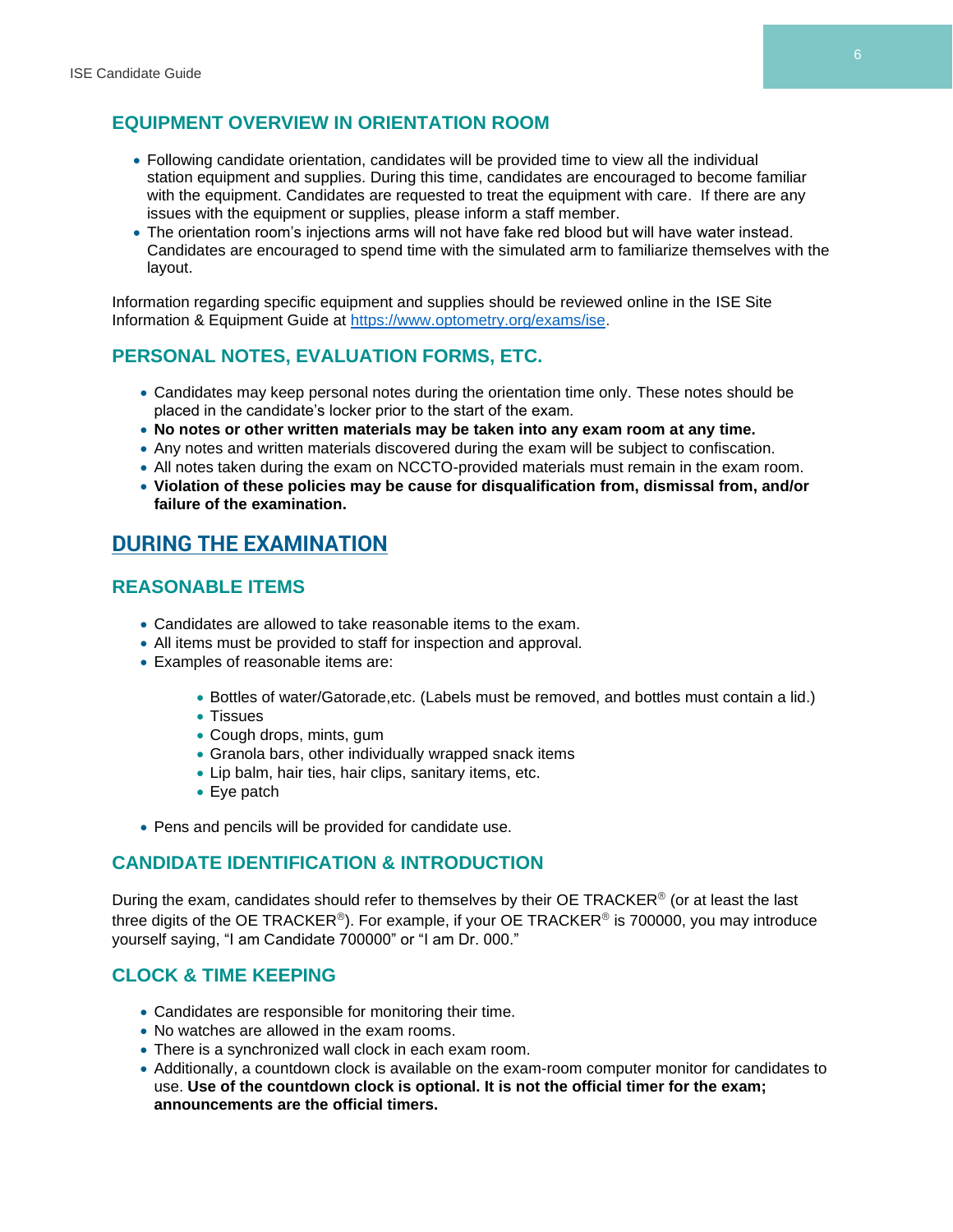- Proctors will not remind candidates of the remaining time.
- If time expires before a candidate completes the station, the items not performed will be scored as "no." Because of this, candidates are urged to carefully monitor their time.

#### **ANNOUNCEMENTS**

There are four announcements that play throughout an exam session:

- **1. "Patients and examiners, please report to your designated exam rooms"** signals the test center personnel to prepare for the exam to start. *This announcement is not relevant for candidates.*
- **2. "Candidates, please enter the exam room"** signals candidates to enter their station and begin their observation time while the door remains open.
	- There will be an announcement indicating there are 30 seconds remaining in the observation time.
- **3. "The exam cycle has begun"** signals the official start of the 15-minute exam cycle.
- **4. "The exam cycle has ended, please proceed to your next exam room"** signals the official end of the examination cycle, at which point the candidate will exit the room.

#### **EXAM STRUCUTRE**

Following orientation and equipment review, candidates will be escorted to the exam hallway and will stand outside their assigned station. Once the second announcement plays, candidates may enter the exam room and begin their observation time.

#### **CANDIDATE OBSERVATION TIME**

- Candidates are provided with approximately three minutes of observation time in the station before the exam cycle begins.
- Information for the specific station is posted on the computer monitor for the candidate to review.
	- Exam-room computers are only for viewing the station instructions and using the countdown clock. Candidates are prohibited from using these computers for anything else.
- Any items performed before the exam begins (e.g., washing hands) will not be scored and must be repeated once the exam begins.

During the observation time, candidates are encouraged to:

- Become familiar with the layout
- Set out supplies that will be used (do not open packages)
- Review station instructions on the computer monitor
- Review the posted Repeat Policy

During the observation time, candidates cannot:

- Perform any scoreable items on the simulated arm
- Write on any pieces of paper
- Open any sealed packages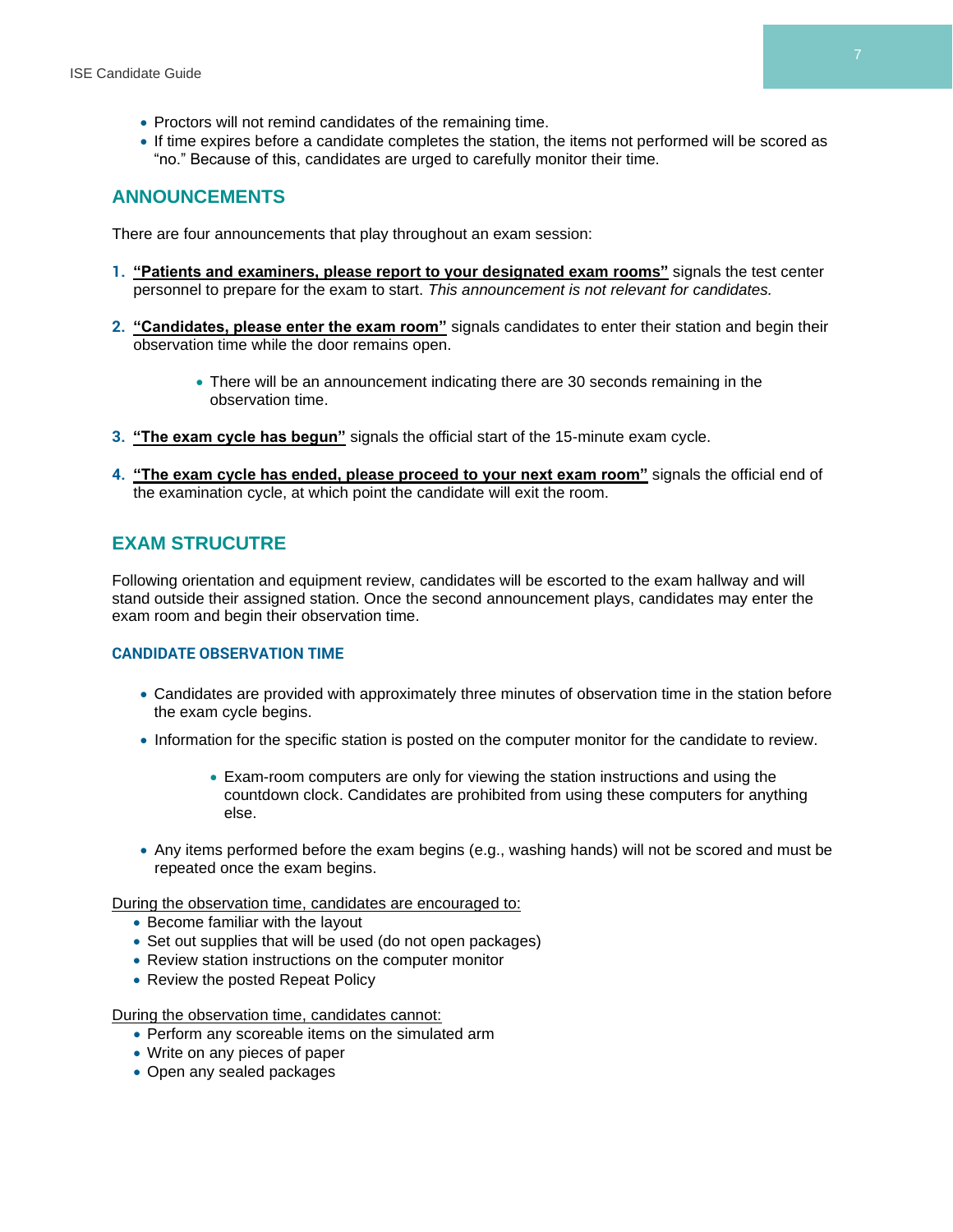# **CANDIDATE COMPLETION OF A STATION**

- The exam ends with the fourth announcement, or by the candidate stating they are finished, whichever occurs first.
- Candidates who finish the exam before the ending announcement plays and wish to end the scoring portion of the station may make the following statement to the proctor: "I am finished with this exam station." At this time, the candidate **will not be allowed to perform any additional items** and will be escorted out of the exam room. It is up to the candidate whether or not to make this statement.
- If the candidate makes a confusing statement or begins any causal conversation, the proctor will remind the candidate that it is the candidate's responsibility to let them know if they are finished.

#### **PERFORMANCE OF PROCEDURES / ITEMS**

- Items are sequenced in the order in which they should be optimally conducted.
- Candidates may alter the sequencing of certain items performed within a procedure, **as long as the candidate's sequence makes logical sense.**

#### **REPEATING ITEMS / PROCEDURES**

Repeat information is posted in each exam room for candidate review during the examination.

#### **Repeating Items**

• Candidates who wish to repeat items may do so as long as it is still within logical sequence. For instance, if during Procedure 1, a candidate was not confident in the amount of medication they withdrew from the vial, they could draw additional medication.

#### **Repeating Procedures**

- Candidates **must announce** their intention to repeat before repeating the procedure and include the procedure number by stating, for example, "I am going to repeat Procedure 3, IV Injection." At this point the candidate should return to the first item in the procedure and continue on.
- Once the candidate makes the repeat statement, all scores recorded by the examiner are erased, and the candidate proceeds and is evaluated as if performing the entire procedure for the first time.
- A stopped procedure cannot be repeated.

#### **Repeating Cautions**

- While repeating can be a positive option, candidates are strongly encouraged to ensure they can repeat the procedure within the time limitation and that they are confident they can repeat all the items within the procedure. It has been noted that candidates who have not monitored their time sufficiently and try to repeat an entire procedure for one missed item often run out of time.
- Additionally, it has often been noted that candidates repeating a procedure tend to focus so much on the missed items, that they ultimately miss other items, resulting in a lower score than initially obtained.

#### **NOTE-TAKING**

Once the exam cycle begins, candidates will be provided with a half sheet of blank green paper. If you do not receive a piece of green paper, simply tell the proctor and they will provide it to you. Nothing written on this green paper will be scored and must be left in the exam room.

#### **PROCTORS**

Proctors are present during the exam and will respond to all questions relating to the exam. Proctors are not responsible for scoring the exam.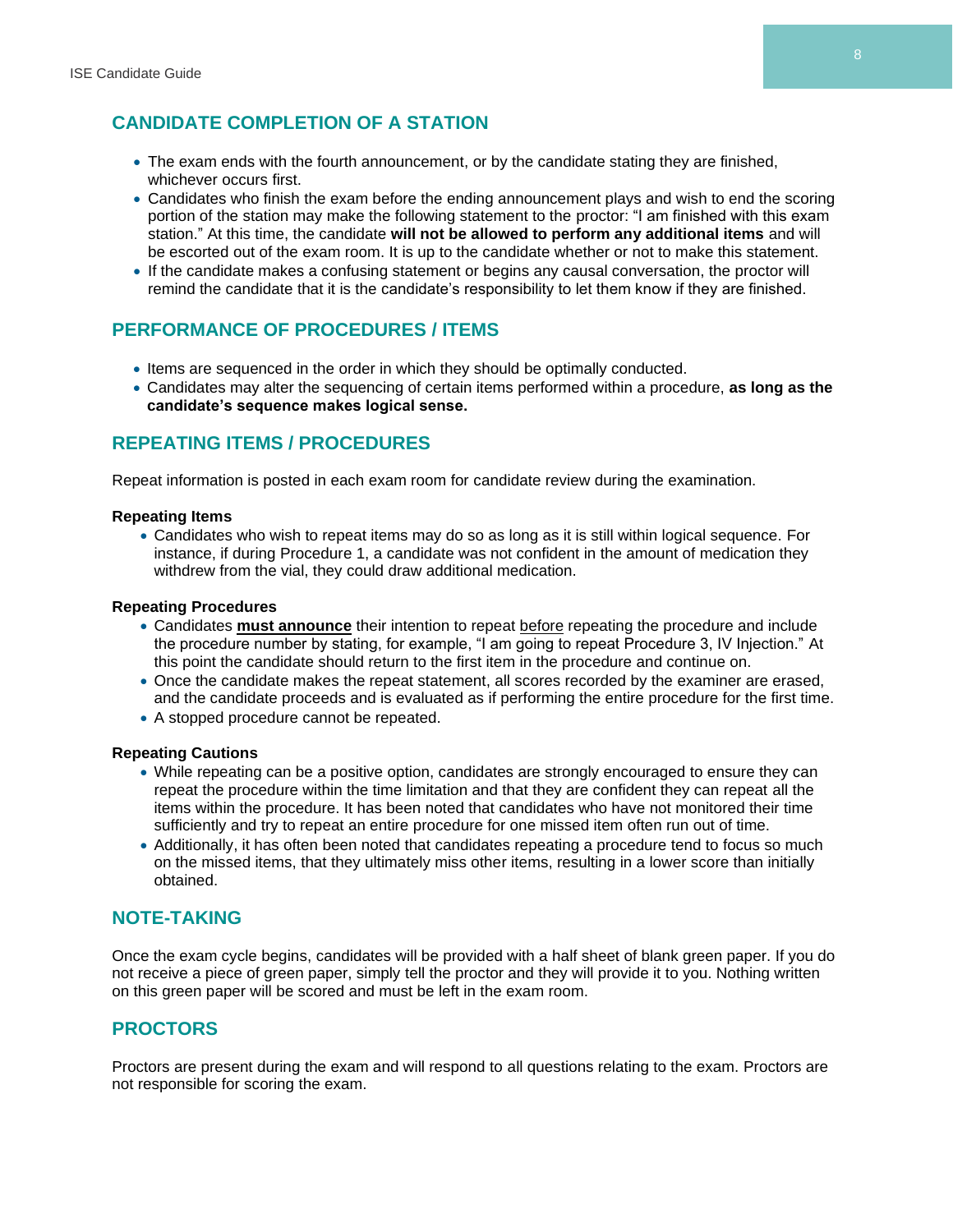#### **OBSERVERS**

Occasionally, additional personnel may be on-site observing the exam. Observers will not have any effect on a candidate's score and should be ignored by the candidate. These personnel have been instructed not to converse with candidates or proctors in the examination rooms.

#### **CANDIDATE QUESTIONS DURING THE EXAM**

- Outside of regular exam questions (e.g., allergies, etc.) during the exam, proctors will only answer "where" questions, such as where the room lighting control is or where supplies/clinical materials are located.
- Candidates may ask "where" questions at any time during the observation time and exam time.
- Questions on **how** to do things, **how** to use equipment, or other instructional questions are not appropriate and will not be answered.
- **No additional examination time will be provided for any time used to ask and answer candidate questions.**

#### **STATING FINDINGS**

- Candidates are strongly encouraged to talk through their exam process.
- Candidates are encouraged to speak **clearly** and **audibly**.

#### **SAFETY & PROCEDURE ATTEMPTS**

#### **Handwashing**

• Candidates are expected to follow the CDC's guideline for handwashing.

#### **Intervenes/Corrective Actions**

• Proctors may request candidates to wash hands, appropriately handle a needle prick if additional contamination may occur or cap a needle when presented uncapped.

#### **Safety and STOPS**

- Keep in mind that a remote examiner may deem an action as grossly endangering a proctor or potential patient (represented by the simulated arm) and stop scoring a procedure even though the proctor in the room allowed the candidate to continue.
- If a candidate is stopped, they will be scored "no" on any remaining items in the stopped procedure and cannot repeat a stopped procedure.

#### **Procedure Attempts**

• Candidates are only scored on the first four attempts at obtaining blood in Procedure 3. Any further attempts will not be scored, and it will be treated as a **stop**, however, the proctor **will not** verbally stop a candidate as it is up to the candidate to **monitor their own attempts.**

#### **STAFF INTERACTIONS**

#### **Neutrality**

• Proctors and staff may appear to be neutral or show little emotion during the exam. Candidates should not regard this as a personal dislike or an indication of performance quality.

#### **Staff Interaction during Exam**

- During the exam, proctors may say very little other than what has been scripted.
- If a candidate asks a question that cannot be answered, proctors or staff may respond with "I do not have that information," "I can't answer that," or "It is up to you." These comments are not indicators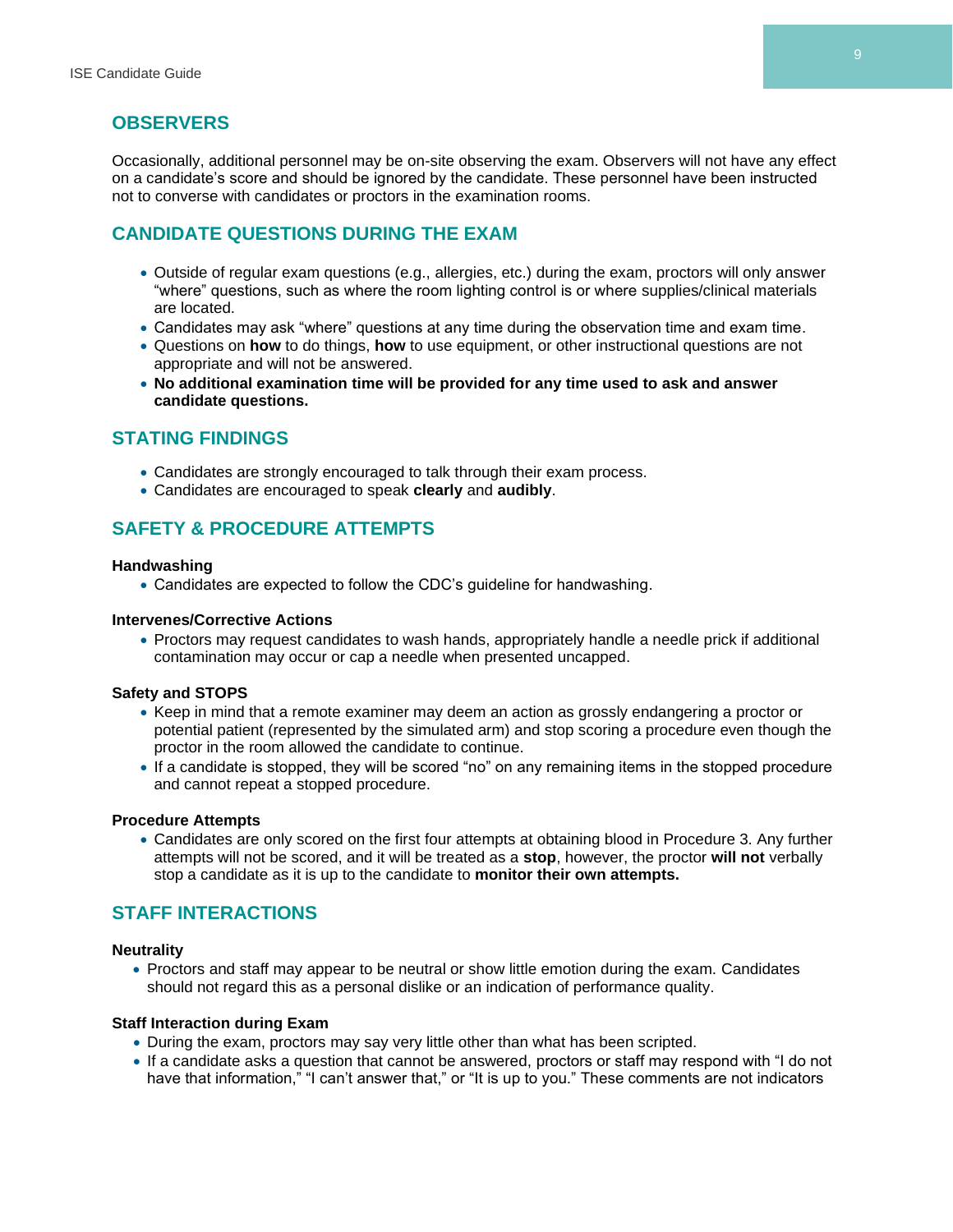of a candidate's performance or decisions, but simply an answer for a situation where the proctor/staff cannot provide guidance.

• If asked, proctors will not provide guidance on how or what to perform. Candidates must use their best judgement in these situations.

#### **PROCTOR INTERACTIONS**

#### **Proctor Titles**

• Candidates may refer to the proctor as "Mr. or Ms. Lee." Lee is the fictitious family name assigned to all proctors and arms.

#### **CANDIDATE WOUNDS / INJURIES / MEDICAL EMERGENCIES**

- Any open wounds on a candidate's finger or hand must be covered.
- If you have questions or concerns about whether a wound needs to be covered, you can show the wound to staff during the check-in process.
- Should a candidate become injured during the exam, a Band-Aid® and glove will be provided.
	- If a candidate believes they have injured themselves, they must notify personnel in the exam room (or front desk if injury occurs in the orientation room).
	- When a candidate experiences an injury (e.g. needle prick) in which the potential for bloodborne pathogens exposure is possible, candidates must use Universal Precautions. The CDC recommends Universal Precautions for the care of all patients, regardless of their diagnosis or presumed infection status.
		- **Universal Precautions** apply to 1) blood; 2) all body fluids, secretions, and excretions, except sweat, regardless of whether or not they contain visible blood; 3) non-intact skin; and 4) mucous membranes. Standard precautions are designed to reduce the risk of transmission of microorganisms from both recognized and unrecognized sources of infection in hospitals.
		- **Universal Precautions** include use of handwashing, appropriate personal protective equipment such as gloves, gowns, masks, whenever touching or exposure to patients' body fluids is anticipated.
	- Candidates should not assume that they are not bleeding. Often an incident like a needle prick will take several minutes to produce any blood.
	- Candidates should bandage any potential wounds that occur to ensure overall safety of personnel.
	- Bandaging the wound early ultimately saves candidate's time during the process and prevents further issues from occurring in regard to blood contamination of materials and equipment.
	- Out of concern for proctor safety and to prevent contamination of exam equipment, **any bleeding must be stopped prior to continuing the exam.**
	- No additional time will be given during the exam for injuries that occur as a result of candidate error.
	- In the event a medical emergency should occur during the exam, candidates should remain calm and a staff member will be there to assist and assess the situation.

#### **RESTROOM / DRINKING FOUNTAIN USE**

It is advisable for candidates to use the restroom before the examination begins. No time allowance is given for restroom use during the examination session. In the event a candidate needs to use the restroom during the exam, they should inform the proctor who will escort them to the restroom. The same principles for restroom use apply to using the water fountain.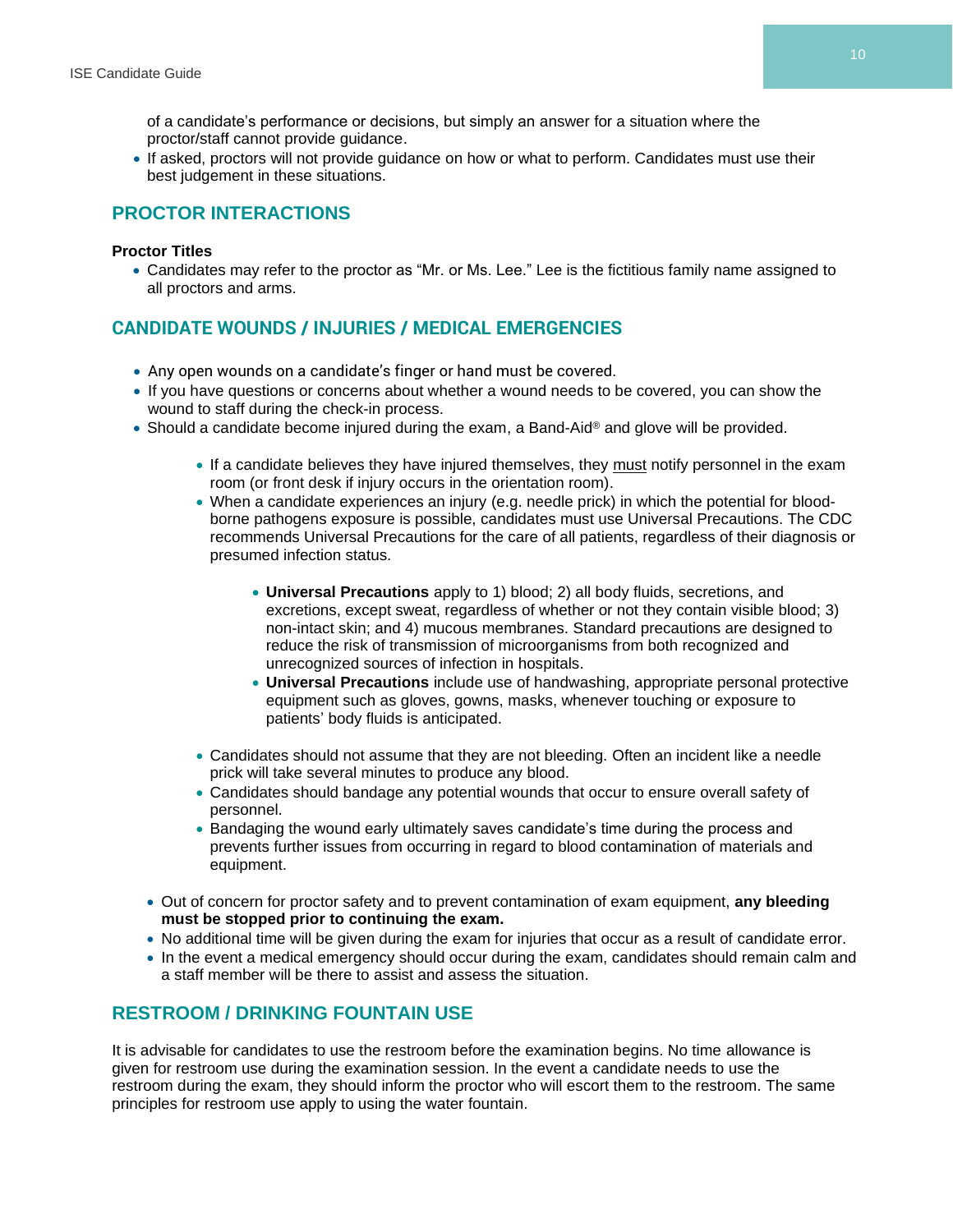# **POST-EXAMINATION INFORMATION**

### **CANDIDATE INCIDENT REPORTS & SURVEYS**

At the conclusion of the examination, all candidates will exit the exam room and sit at a workstation that contains a computer that will be used by candidates to submit an incident report and to complete the optional survey.

- Candidates will log in using their OE TRACKER® and the same password (created by the candidate) used to register for the exam or view scores on the NBEO website.
- Candidates are encouraged to think through their exam and use this opportunity to document any irregularity that may have occurred which a candidate feels may have negatively impacted their performance. Incident reports **will not be accepted** from candidates once they have left the testing area.
- Candidates can document any concerns involving the equipment, proctors, or the candidate's individual performance.

Once all incident reports have been submitted, they will be reviewed by staff. **Staff may review videos and/or interview the proctor for more information regarding the incident report.** Additionally, staff will inspect any reported equipment malfunction.

- Staff will only discuss incidents with candidates if clarification or further information is needed. If staff discusses an incident report with a candidate in the exam room, the candidate should assume the discussion is being recorded.
- Candidates should remain at the workstation until dismissed by staff. Once all incident reports have been reviewed and it is determined there are no administrative issues or that all issues have been resolved, staff will dismiss candidates from the exam hall.

# **RETEST POLICY**

NBEO retest policy dictates that repeat tests are provided only due to administrative irregularities (e.g., equipment failure, loss of electrical power, or an unacceptable proctor) which negatively affected the candidate's performance.

# **ADDITIONAL EXAM INFORMATION**

#### **CANDIDATE-TO-CANDIDATE INTERACTION**

- Candidates may engage in conversation during the check-in and orientation process only. **Once candidates are escorted to the exam hallway, no communication should occur among candidates at any time during the examination or post-examination process.**
	- "Communication" includes conversation, verbal statements, non-verbal cues/expressions (e.g., thumbs up/down, shaking head, high-fives, etc.), and passing notes, as examples.
	- **Violations of this policy will not be tolerated and may be cause of disqualification from, dismissal from, and/or failure of the examination.**

#### **VIDEO SCORE REVIEW**

If a candidate believes their scores are not accurate, they may submit a score review. All score review requests should contain substantive issues to be considered and should be filed online within 30 days from the date on which the exam scores were posted. Additional information regarding the score-review process can be found on the NBEO website.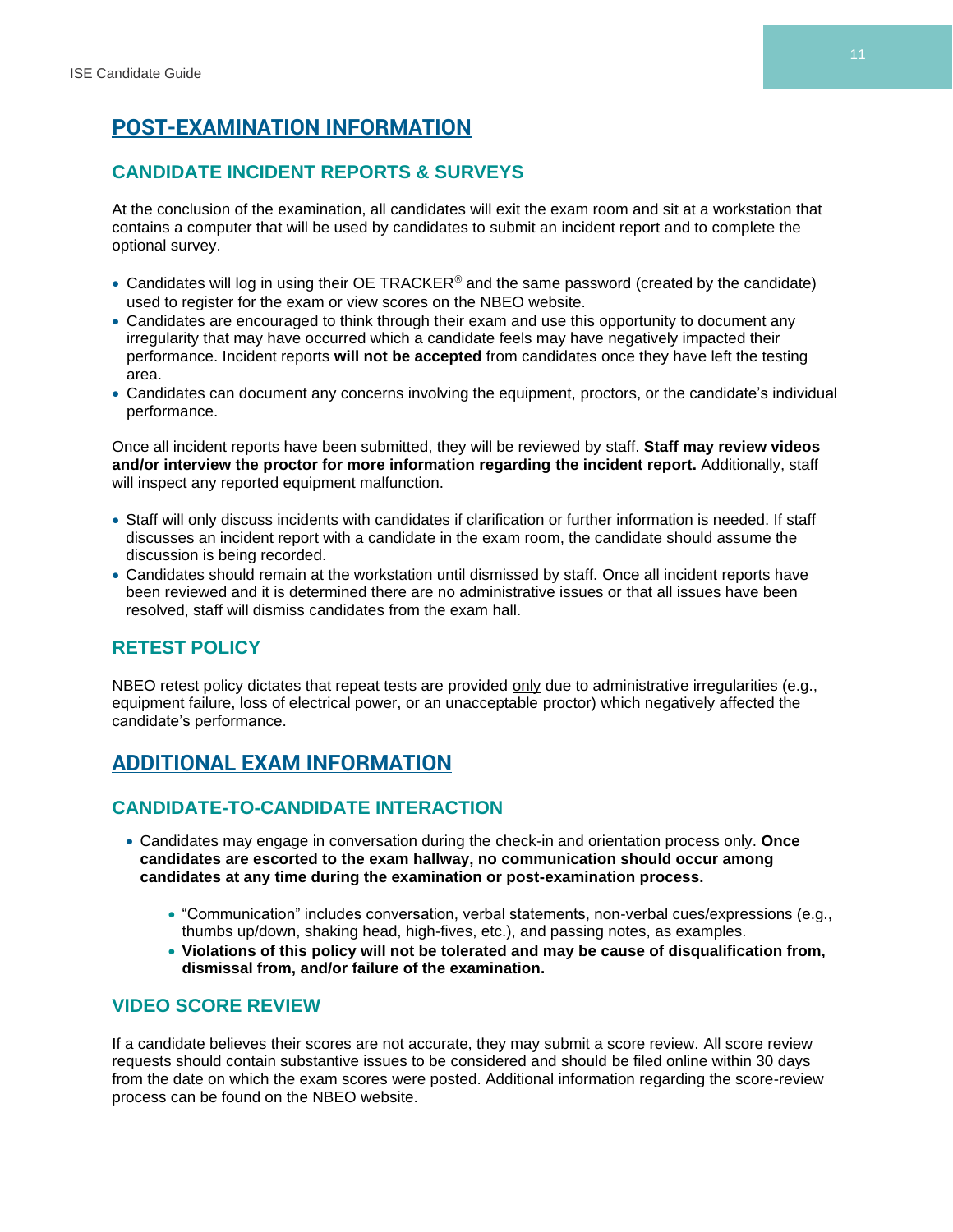#### **SCORING PRACTICES**

NBEO uses quantitative and qualitative data analysis to evaluate examination uniformity and fairness in order to identify potentially poor measurement. Candidates who achieve scores above the overall cut-off requirement receive a passing score. A score below the cut-off requirement will result in a failing score.

# **ISE OVERVIEW**

During the Injections Skill Exam, a proctor will serve as the "patient." All questions and inquiries should be directed to the proctor for confirmation.

#### **The Injections Skill is comprised of four distinct procedures that must be performed in order:**

- Procedure 1: Preparation for Intravenous (IV) Injection for Fluorescein Angiography
- Procedure 2: Preparation for Intramuscular (IM) Injection of Epinephrine
- Procedure 3: Performing an Intravenous Injection for Fluorescein Angiography
- Procedure 4: Performing an Intramuscular Injection of Epinephrine

This station integrates IV injection, as would be done for fluorescein angiography, with the intramuscular injection of epinephrine. This is clinically realistic since a needle/syringe filled with 1:1000 epinephrine would be prepared prior to performing fluorescein angiography in the event the patient experiences an anaphylactic reaction due to the injection of fluorescein sodium dye.

Given the nature and criticality of the injections to be performed, candidates should assume that:

- an appropriate written informed consent has been discussed with and signed by the patient prior to performing the injections.
- the patient's identity has been verified using two methods such as name, date of birth, last four digits of the SSN, and/or address prior to performing the injections.
- the nature of the injection procedure and the injection site have been verified by asking the patient to verbalize their understanding of these issues.
- the patient is male and has been found to have a normal BP measurement during the pre-procedure work-up.

Whatever materials are placed on the drape initially will be considered aseptic. Materials NOT initially placed on the drape are not considered aseptic. Candidates are advised to be cautious and ensure they are maintaining aseptic technique throughout the injections exam. The gloves that are used in performing an intravenous injection for fluorescein angiography may be left on while performing an intramuscular injection of epinephrine. If desired, candidates may wash their hands while wearing the protective gloves.

A standard multi-use medication vial will be provided and labeled "25% fluorescein sodium" with an expiration date; however, the solution in the vial will be clear as it is simulated medication.

Candidates are strongly encouraged to thoroughly palpate the arm by actually feeling for a vein and pressing on the arm. Do not choose injection sites based on a visual inspection of the arm. Palpation is essential. Clean any injection site prior to inserting the needle.

Regarding the four intravenous injection attempts, an "attempt" is viewed as piercing the skin of the arm and removing the needle from the skin or excessive manipulation of the needle within the simulated arm. An automatic stop occurs after four attempts and **scoring** by the remote examiner will stop. Candidates have four attempts total. This includes any repeats. For instance, if you complete two attempts then perform IM and decide to repeat the procedure, you would have two attempts remaining. The proctor will not initiate a reminder of the number of attempts taken or remaining, nor will the proctor stop the candidate after the fourth attempt.

It should also be noted that **excessive manipulation** of the needle within the arm is not acceptable. Excessive manipulation will be counted as an additional attempt or possibly multiple attempts if the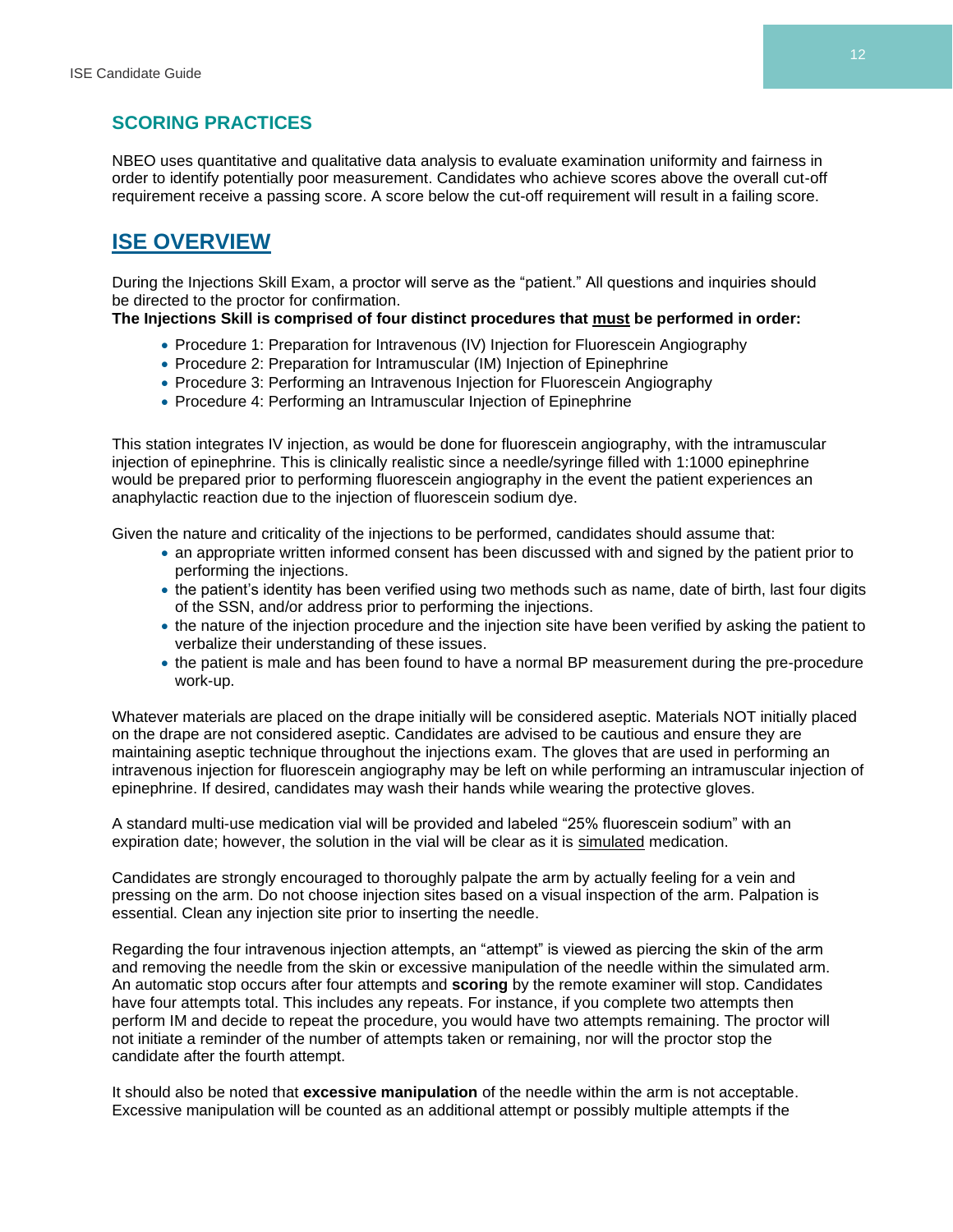manipulation of the needle within the arm is egregious. Candidates should treat the simulation arm as they would a human arm during the injections procedures.

Additional information regarding the simulated injections arm:

The simulated arms are designed to replicate an adult human arm. Veins that would be reasonable veins to draw blood from on a human arm are replicated in the simulated arm. When completing an IV injection, if the tubing is not filling **solidly** with blood, the candidate is not appropriately in a vein. Any "splatter" of blood or intermittent blood flow is an indication that the candidate has not appropriately entered and remained in a vein (see the orientation video for pictures).

Candidates will often assume that seeing some blood indicates they are appropriately in a vein and will pull the plunger of their syringe back so far that the plunger reaches the end of the syringe. In this case, the candidate has no room to pull back on the syringe for "suction" on any other attempts. In these situations, due to the nature of the exam, before completing any additional attempts, it is to the candidate's benefit to safely express any air aspirated into the syringe, so there will be "suction" for future attempts. Again, if a candidate is pulling on the plunger and the tubing is not filling **solidly** and **consistently** with blood, the candidate is not appropriately in a vein.

An IM injection of simulated 1:1000 epinephrine solution is to be performed in the **center** of the deltoid muscle on the simulated arm. NBEO recognizes that injection of epinephrine to treat an anaphylactic reaction is usually administered intramuscularly in the outer thigh of a patient. However, NBEO views the skills needed to perform IM injection in the center of the deltoid muscle of the simulated arm to be similar to the administration of epinephrine by injection at another anatomical site as performed clinically.

#### **WHEN REPEATING INJECTIONS:**

Candidates who wish to repeat one or more items may do so at their discretion **if** it can be logically performed at that time.

In the event the candidate wishes to repeat a procedure, it is necessary to clearly announce which **specific** procedure (Procedure 1, 2, 3 and/or 4) you wish to repeat **before** repeating the procedure. When a candidate wishes to repeat either Procedure 3 (IV injection) or Procedure 4 (IM injection), a needle and syringe can be quickly assembled with fluid (not for scoring purposes) to complete the procedure. It is not necessary to repeat preparation items unless you are specifically repeating Procedures 1 and/or 2. Instead, you are only obtaining the supplies you will need to perform Procedures 3 and/or 4.

When repeating an entire procedure, candidates must announce their intent and return to the first item in the procedure. In repeating the procedure, **all** of the prior scores recorded by the examiner are erased, and the candidate is evaluated as if performing the entire procedure for the first time. Specific injections repeat policies are posted on the back of the exam-room doors for reference during the exam. As a reminder, a stopped skill cannot be repeated. As such, if a candidate has completed four attempts on the IV injection, it is considered a stop and should not be repeated.

*Everyone involved in the preparation of these examinations extends their collective best wishes for your success.* **®**